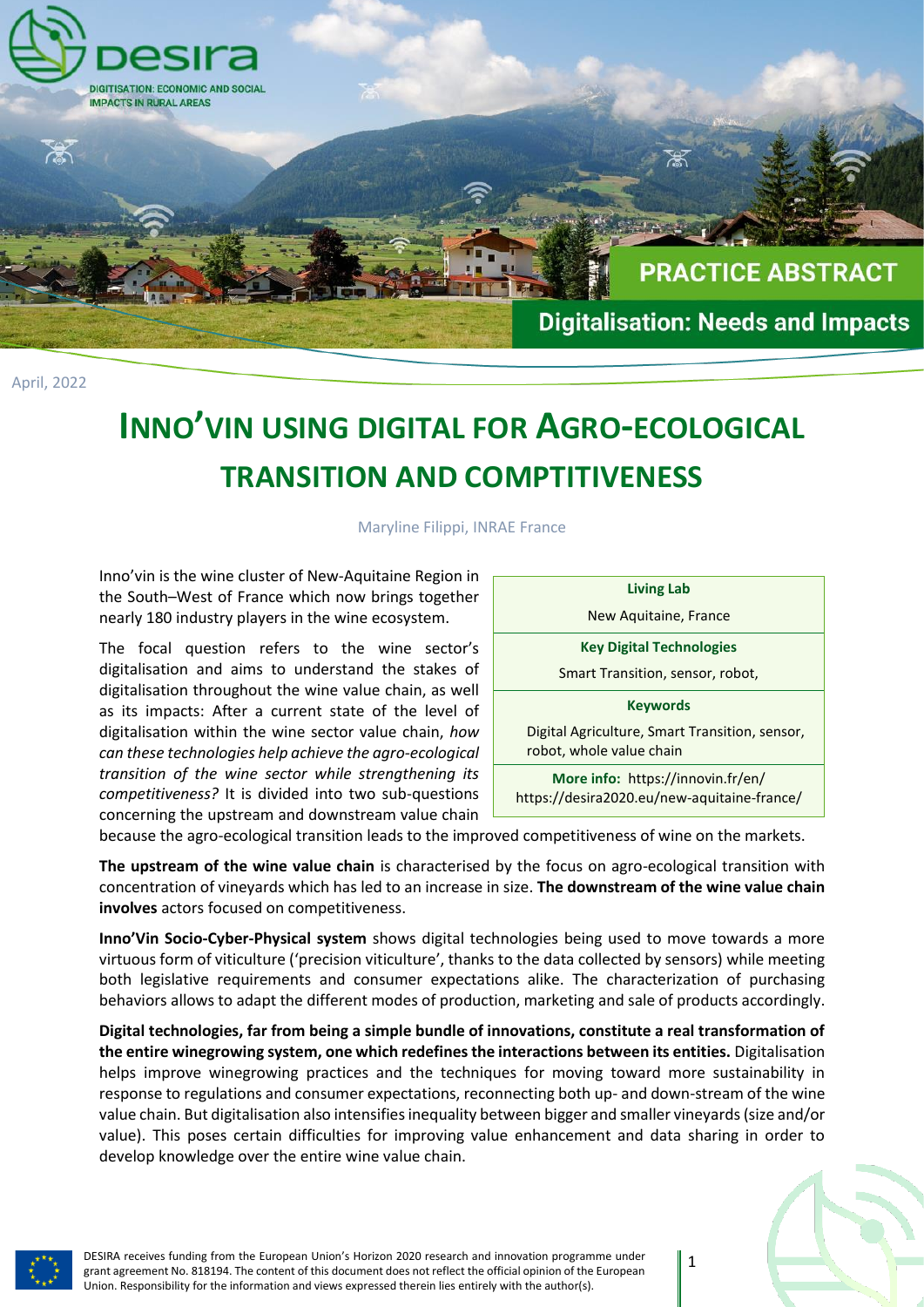

# **Context and main needs related to the Living Lab's focal question**

INNO'VIN supports companies in their innovation projects (more than 100 projects successfully supported since 2010). It contributes to meeting the challenges of the sector through innovation by helping to germinate solutions: promotes the competitiveness of companies in the wine industry and contributes to maintaining its leadership position. Based on SWOT analysis, the following needs are identified in relation to the Living Lab's focal question.

**The main digitalization challenges** of INNO'VIN are related to (1) **Digital conditions**: Lack of connectivity of some territories, lack of cooperation between actors on interoperability and data exchange issues and the cost of certain digital tools that remains high and constitutes too substantial an investment for small vineyards (in volume or value), and (2) **Sector conditions**: wine sector is a particularly atomised and complex niche market, where the creation and adaption of specific digital tools for each farm implies greater costs. However, the competitiveness with the poor valorisation of winegrowing or distribution data prevents both improvement in digital practices and better characterisation of stakeholder purchasing behaviour. Finally, the existence of a plethora of solution providers reduces the visibility of the tools available on the market, making it difficult for users to identify which one would best meet their needs

## **Consequently, the main digitalisation needs of INNO'VIN whole value chain**

- Developing practical, user-friendly and adaptable tools
- Developing marketing strategies using digital tools and diversifying distribution channels
- Strengthening the role of the collective to support producer organization and innovation
- Ensuring the emergence of forms of support to help develop skills and enhance job value
- Promoting stakeholder collaboration to ensure data sharing and develop an inclusive business model
- Solving connectivity problems in order to enhance digital solutions

## **Main Strengths**

- Arrival of a new generation familiar with both digital technologies and new marketing strategies or sales methods
- Prospects offered by technological progress such as robotics, AI and augmented reality + improvements to existing tools
- The mobilization of Inter-professional collective organizations and advisory services to support the digital transition projects of various sectorial actors
- The rapid spread of basic digital technologies within the wine sector is a first step towards digitalisation

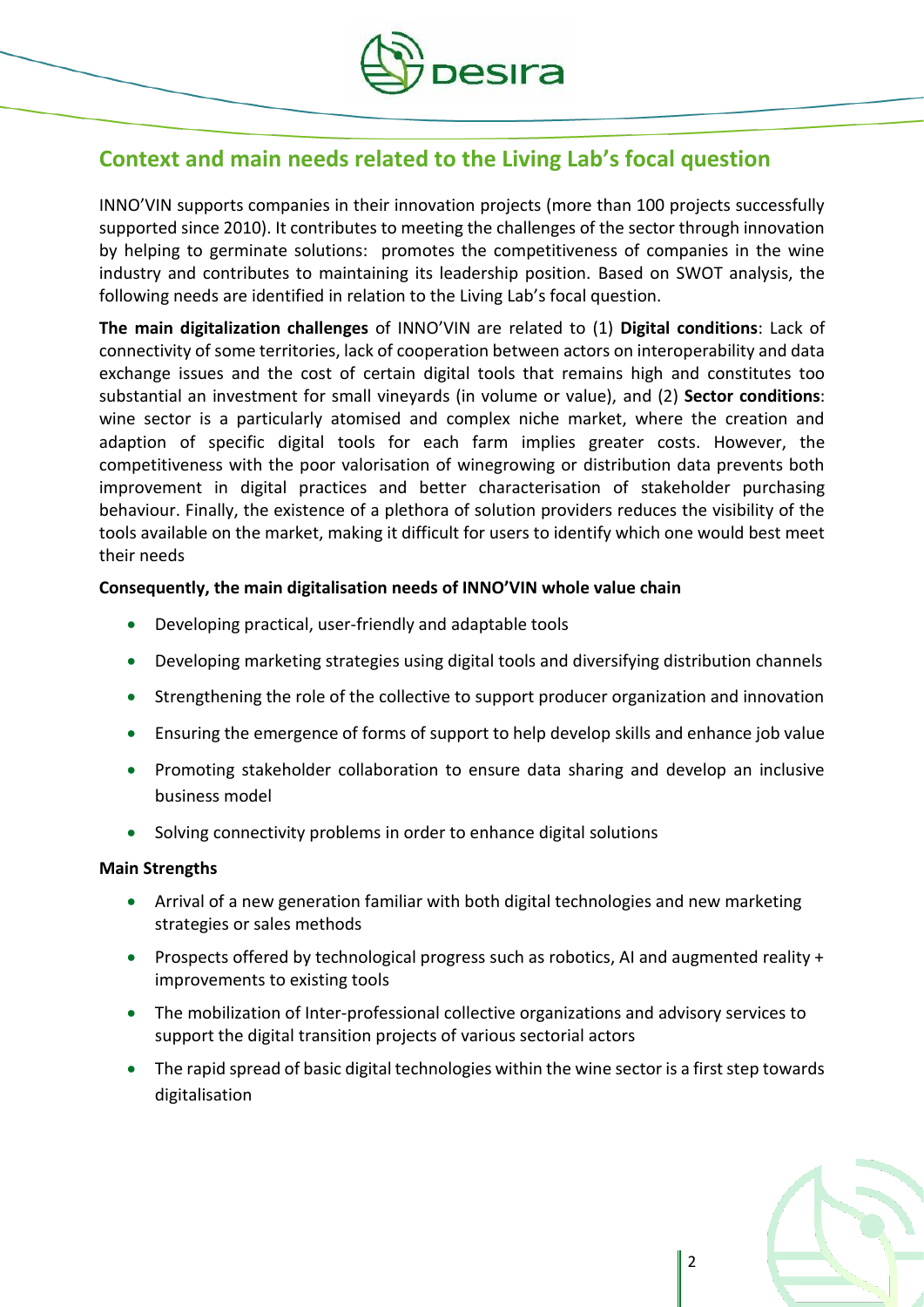

# **The Socio-Cyber-Physical (SCP) system of INNO'VIN**

The diagram below provides a representation of the INNO'VIN cluster and illustrates the interactions between the SCP entities and especially how digital technologies impact them translated into a system. Social entities (in blue) correspond to types of actors and other elements of the social field (e.g. regulations). Physical entities (in green) are the tangible elements used by social entities in the course of their activities. Cyber entities (in orange) refer to digital technologies.



Winegrowers and winemakers are using connected tools, DMT and AI in vineyards and cellars to achieve more virtuous viticulture and wine fabrication by managing inputs more efficiently. They are also using traceability tools to record all their interventions. These tools can be categorized according to their uses (Ex. Meteorology and pest risk management with weather stations being often associated with a DMT, to optimize the choice of treatment period; Proxi-detection for disease detection; drones and tractor; …).

Consumers' purchasing behaviour and civil society expectations simultaneously influence wine-growing and wine-making practices (winegrowers and winemakers), marketing strategy and ways of selling wine (traders, distributors), legislation (legislator). Policy makers and the legislator constrain winegrowing practices but also support winegrowers in the sector's evolutions via financial support, training, infrastructures, etc.

Solution providers sell digital tools to winegrowers, winemakers, traders and distributors. They also capture the data collected through the connected object they provide, and process these data to transform them into information or knowledge thanks to artificial intelligence to resell them through services to other actors of the wine value chain (e.g. DMT cartography, etc.). Collectives, advisors and support structures furnish feedback to solution providers about the needs in the field to enable them to adapt their tools and services. Most of the time, the data are captured by solution providers, who process them as services for resale. This is why cooperatives and support structures are important social-entities for supporting the digital transition.

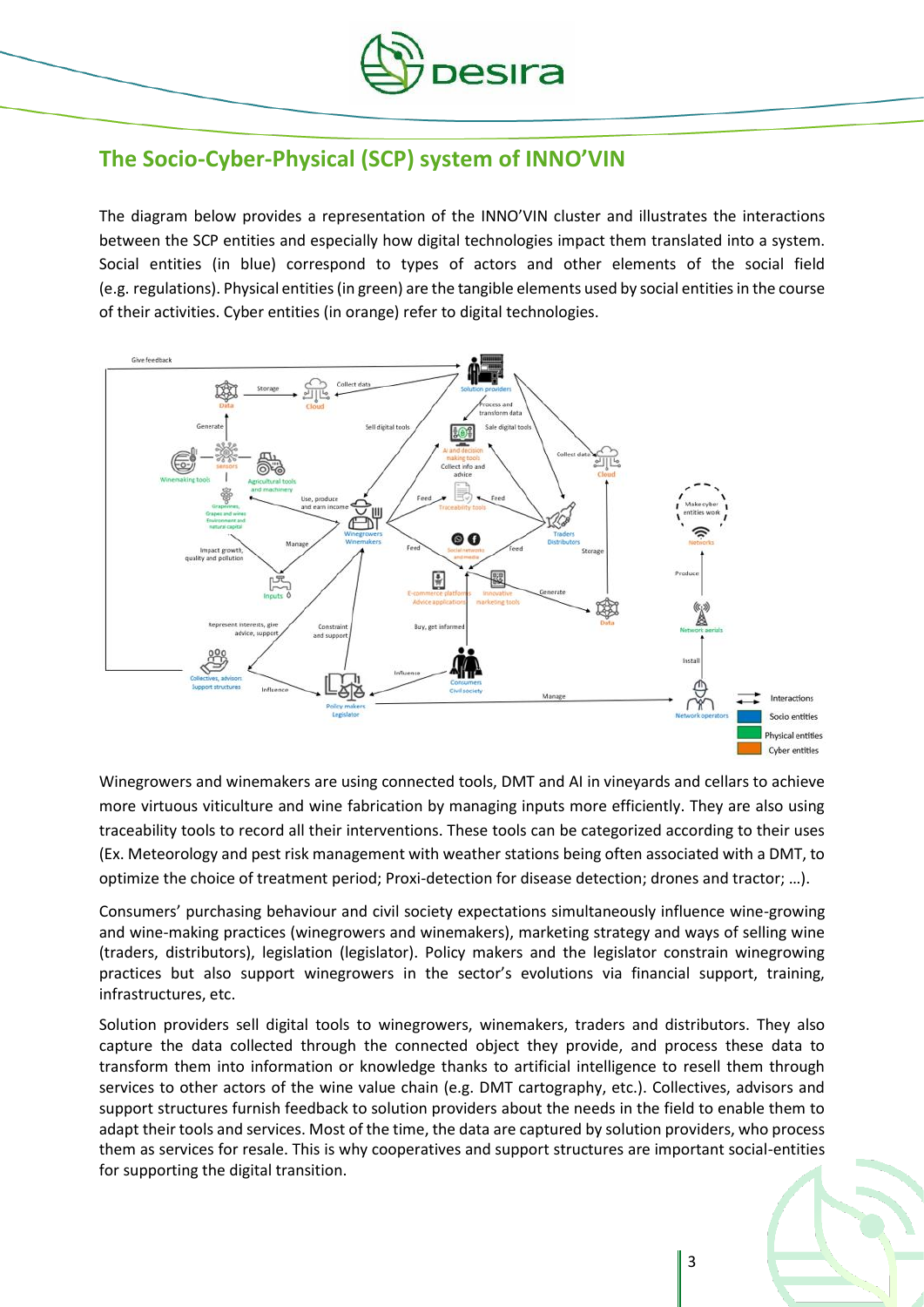

## **Impacts of digitalisation**

| What has been<br>digitalised?                                                                                                                                                                                                      | Main impacts (i.e. effects/consequences) |                                                                                                                                                                                                     | <b>Sustainable</b><br><b>Development Goals</b>                                                                                                                                                |
|------------------------------------------------------------------------------------------------------------------------------------------------------------------------------------------------------------------------------------|------------------------------------------|-----------------------------------------------------------------------------------------------------------------------------------------------------------------------------------------------------|-----------------------------------------------------------------------------------------------------------------------------------------------------------------------------------------------|
| Producing<br>grapevine:<br><b>IOT</b> and AI<br>technology;<br><b>Captors</b><br>Data collected by<br>Al via decision<br>support tools<br><b>Agricultural</b><br>connected tools<br>and machinery<br>winemaking<br>connected tools | Direct                                   | Data are captured by solution providers, so that<br>winegrowers are deprived of the potential benefits                                                                                              | SDG 1: No Poverty<br>SDG 3: Good Health<br>and Well-being<br>SDG 6: Clean Water<br>and Sanitation<br>SDG 7: Affordable<br>and Clean Energy<br>SDG 13: Climate<br>Action                       |
|                                                                                                                                                                                                                                    |                                          | Improved knowledge about grapevine and wine<br>production                                                                                                                                           |                                                                                                                                                                                               |
|                                                                                                                                                                                                                                    |                                          | The use of output is reduced, thereby lessening<br>environmental pollution and sanitary risks                                                                                                       |                                                                                                                                                                                               |
|                                                                                                                                                                                                                                    | Indirect                                 | Digital tools are expensive, so farms have to incur debt.<br>This increases the risk of inequality and the loss of<br>competitivity for small farms, which cannot invest in<br>digital technologies |                                                                                                                                                                                               |
|                                                                                                                                                                                                                                    |                                          | Winegrowers' and winemakers' skills are developed,<br>farms modernised and the profession made more<br>attractive for young people                                                                  |                                                                                                                                                                                               |
| Marketing and<br>selling wine:<br>e-commerce<br>platforms<br>traceability tools<br><b>Innovative</b><br>marketing tools<br><b>Social networks</b><br>and media<br>Data on<br>purchasing<br>behaviour                               | Direct                                   | Seizing new market opportunities and capturing new<br>consumers                                                                                                                                     | SDG 9: Industry,<br>Innovation and<br>Infrastructure<br>SDG 8: Decent Work<br>and Economic<br>Growth<br>SDG 10: Reduced<br>Inequality<br>SDG 12: Responsible<br>Consumption and<br>Production |
|                                                                                                                                                                                                                                    |                                          | Valorised products, ways of production and reinforced<br>competitiveness                                                                                                                            |                                                                                                                                                                                               |
|                                                                                                                                                                                                                                    |                                          | Data are captured by solution providers with, farmers<br>being deprived of the potential benefits                                                                                                   |                                                                                                                                                                                               |
|                                                                                                                                                                                                                                    |                                          | characterised<br>purchasing<br>behavior<br><b>Better</b><br>and<br>consumer needs                                                                                                                   |                                                                                                                                                                                               |
|                                                                                                                                                                                                                                    |                                          | Producers who are not selling their wine online or not<br>using social networks to promote their product risk<br>losing market share and competitivity                                              |                                                                                                                                                                                               |
|                                                                                                                                                                                                                                    | Indirect                                 | Producers are developing new skills, thereby making<br>their profession more diversified and attractive                                                                                             |                                                                                                                                                                                               |

. The identified positive and negative impacts brought by digitalisation can be explained by:

- **Design of digital technologies:** precision and adaptability of digital tools improve 'precision viticulture' in diverse vineyards and cellars; materials used to manufacture digital tools, their functionalities and performance determine their price; non-adoption can increase exclusion risk.
- **Access to digitalisation**: use digital tools to promote, sell or buy products; crise covid-19 accelerates changes; no connectivity = no digital tools or at a more expensive price)
- **System complexity:** determinant Tool facility for adoption; greater the skills required in using it. System complexity can increase their price and needs training for both producers and traders